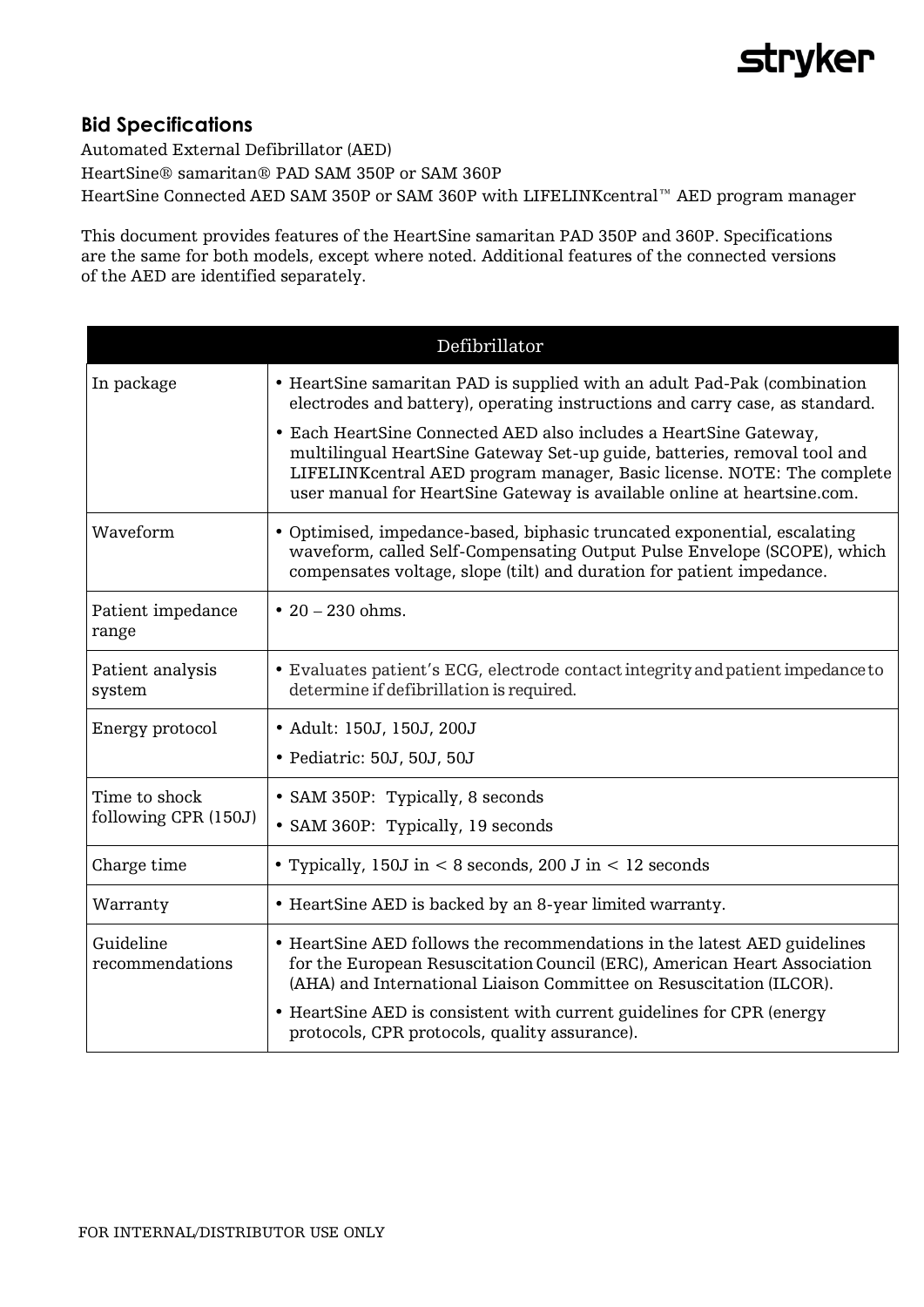| <b>Operation</b>            |                                                                                                                                                                                                                                                                                           |
|-----------------------------|-------------------------------------------------------------------------------------------------------------------------------------------------------------------------------------------------------------------------------------------------------------------------------------------|
| Semi-auto vs.<br>Fully auto | • HeartSine SAM 350P: Upon delivery, the HeartSine samaritan PAD 350P<br>is configured for semi-automatic operation (shock button press needed<br>to deliver a shock).                                                                                                                    |
|                             | • HeartSine SAM 360P: Upon delivery, the HeartSine samaritan PAD 360P<br>is configured for fully automatic operation (shock is delivered without a<br>button press).                                                                                                                      |
| On/Off                      | • HeartSine AED powers on when the ON/OFF button is pressed.                                                                                                                                                                                                                              |
| Manual override             | • Manual override is not available on the HeartSine AED.                                                                                                                                                                                                                                  |
| Intended use                | • The devices are intended for use by personnel who have been trained in<br>their operation. Training on CPR and in the use of an AED is strongly<br>recommended for users. However, in an emergency situation the HeartSine<br>samaritan PAD may be used by an untrained lay rescuer.    |
| Voice prompts               | • HeartSine AED guides the operator through operating procedures with a<br>combination of voice prompts, flashing LEDs and visual prompts.                                                                                                                                                |
| Metronome                   | • HeartSine AED provides an audible metronome that sounds at a rate of<br>between 100 to 120 beats per minute, as per the current guidelines.                                                                                                                                             |
| Electrode<br>placement      | • HeartSine AED provides visual prompts (pictures) for placement of the<br>electrodes:                                                                                                                                                                                                    |
|                             | - Anterior-lateral (Adult)                                                                                                                                                                                                                                                                |
|                             | - Anterior-posterior or Anterior-lateral (Pediatric).                                                                                                                                                                                                                                     |
| CPR prompts                 | • HeartSine AED prompts the operator to perform CPR for 120 seconds.                                                                                                                                                                                                                      |
|                             | • NOTE: in Norway, HeartSine AED prompts the operator to perform CPR for<br>180 seconds.                                                                                                                                                                                                  |
| CPR feedback                | • HeartSine SAM 350P and SAM 360P provide CPR coaching, but do not<br>provide CPR feedback.                                                                                                                                                                                               |
| Child mode                  | • Upon power on when an adult Pad-Pak is inserted, the HeartSine AED<br>defaults to the energy delivery and CPR guidance set for an adult patient.                                                                                                                                        |
|                             | • When a Pediatric-Pak is inserted (either before or after the device is powered<br>on), the HeartSine AED defaults to the energy delivery and CPR guidance set<br>for a pediatric patient.                                                                                               |
| Electrodes                  | • The HeartSine AED uses an interchangeable battery and electrode pack<br>called Pad-Pak. The HeartSine AED in combination with an adult Pad-Pak is<br>suitable for use on patients of over 25 kg (55 lb) in weight or equivalent to a<br>child of approximately eight years old or over. |
|                             | • For use on smaller children (from 1 to 8 years old), a Pediatric-Pak is used. If<br>a Pediatric-Pak or an alternative suitable defibrillator is not available, an<br>adult Pad-Pak may be used.                                                                                         |
| Real-time clock             | • HeartSine AED has a real-time clock that uses Coordinated Universal Time<br>(UTC).                                                                                                                                                                                                      |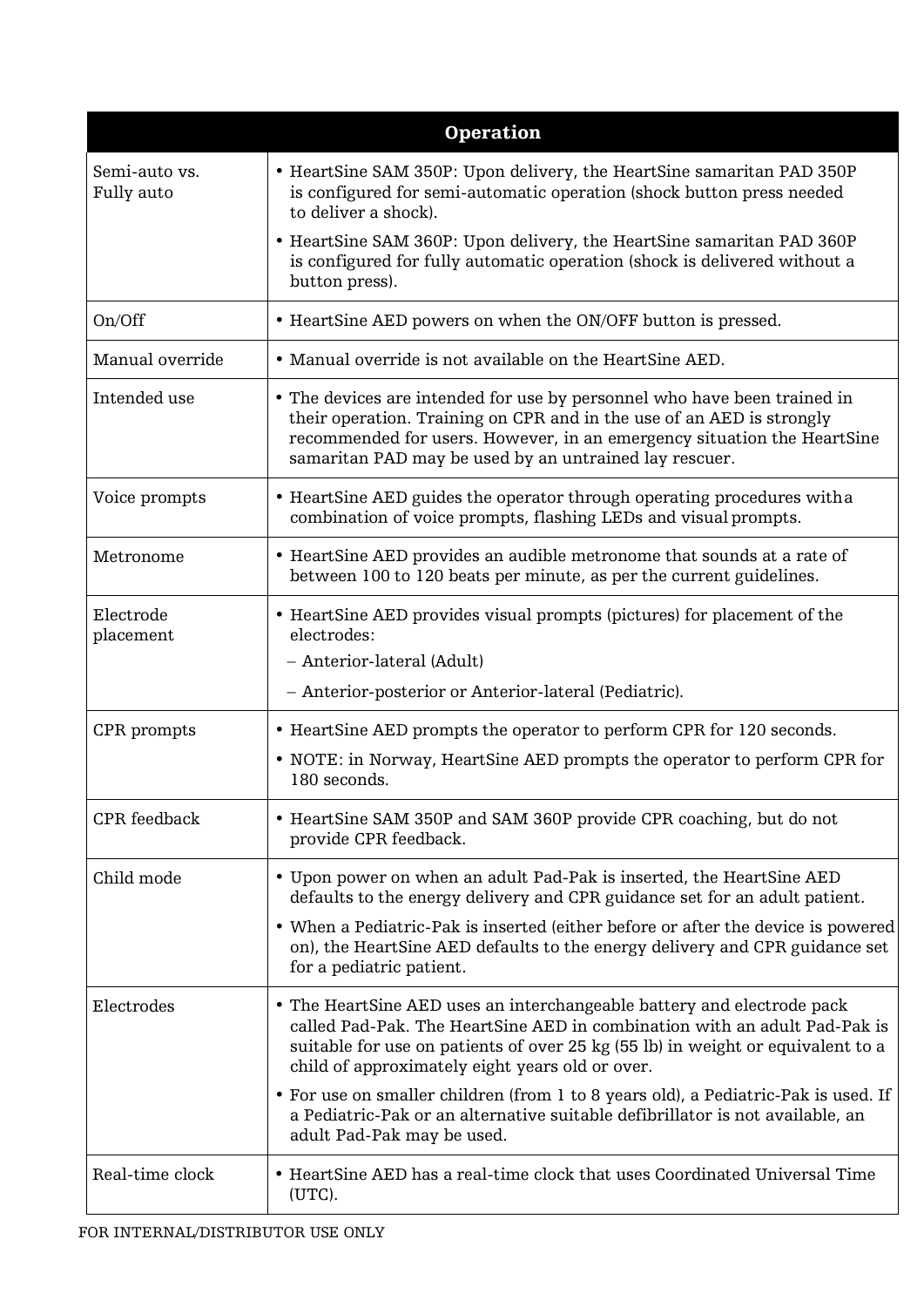| Readiness indicator       | • The Readiness indicator is a bright green LED that flashes every five to ten<br>seconds to indicate the HeartSine AED is ready for use. If the HeartSine AED<br>has detected an issue affecting readiness, the readiness indicator light on the<br>HeartSine AED will flash red (approximately every 5-10 seconds) and emit<br>an audible beep.         |
|---------------------------|-----------------------------------------------------------------------------------------------------------------------------------------------------------------------------------------------------------------------------------------------------------------------------------------------------------------------------------------------------------|
|                           | • For the HeartSine Connected AED, if the HeartSine AED has detected an<br>issue affecting readiness, after the device performs the weekly check-in, the<br>Not Ready condition also will be reported to LIFELINK central AED program<br>manager via a Wi-Fi connection and an email is sent to the AED program<br>manager, if set up in LIFELINKcentral. |
| Low battery<br>indication | • When the battery needs to be replaced, the indicator light on the HeartSine<br>AED will flash red (approximately every 5-10 seconds) and emit an audible<br>beep.                                                                                                                                                                                       |
| Accidental switch-off     | • If the HeartSine AED is switched off during shock advisory, a warning<br>prompt is heard and a confirmation button press is required to proceed to<br>turn off the AED.                                                                                                                                                                                 |
| Self-test<br>(self-check) | • HeartSine AED performs an automatic self-test on a weekly basis. If an<br>automatic self-test detects a condition that requires attention, this negative<br>result of the self-test is indicated by visible and audible indicators on the<br>device.                                                                                                    |
|                           | • HeartSine AED also runs a self-test each time the device is turned on.                                                                                                                                                                                                                                                                                  |
|                           | • For the HeartSine Connected AED, this negative result is reported in<br>LIFELINK central AED program manager with an alert sent to the pre-<br>defined AED program administrator(s).                                                                                                                                                                    |
|                           | • If automatic self-tests indicate the device is ready, HeartSine Connected AED<br>checks in to LIFELINKcentral AED Program Manager once each month and<br>reports that it is READY.                                                                                                                                                                      |
| Use on<br>aircraft        | • HeartSine AED is suitable for use and storage on airplanes when used in<br>conjunction with the ETSO/TSO-approved battery and electrodes (Pad-Pak-<br>07), made specifically for use on aircraft.                                                                                                                                                       |
|                           | • The manufacture and use of SAM 350/350P models comply with these<br>aviation standards for use on aircraft:                                                                                                                                                                                                                                             |
|                           | - RTCA / DO-160G Environmental Conditions and Test Procedures for<br>Airborne Equipment, Section 21: Emission of Radio Frequency Energy<br>(Category M)                                                                                                                                                                                                   |
|                           | <b>Physical Specifications</b>                                                                                                                                                                                                                                                                                                                            |
| Handle/case               | • Each HeartSine AED is shipped with a carrying case.                                                                                                                                                                                                                                                                                                     |
| Dimensions                | • HeartSine AED with Pad-Pak:<br>20 cm x 18.4 cm x 4.8 cm (8.0 in x 7.25 in x 1.9 in)                                                                                                                                                                                                                                                                     |
|                           | • HeartSine Connected AED with Pad-Pak, HeartSine Gateway and batteries:<br>23.4 cm x 18.4 cm x 4.8 cm (9.21 in x 7.25 in x 1.9 in)                                                                                                                                                                                                                       |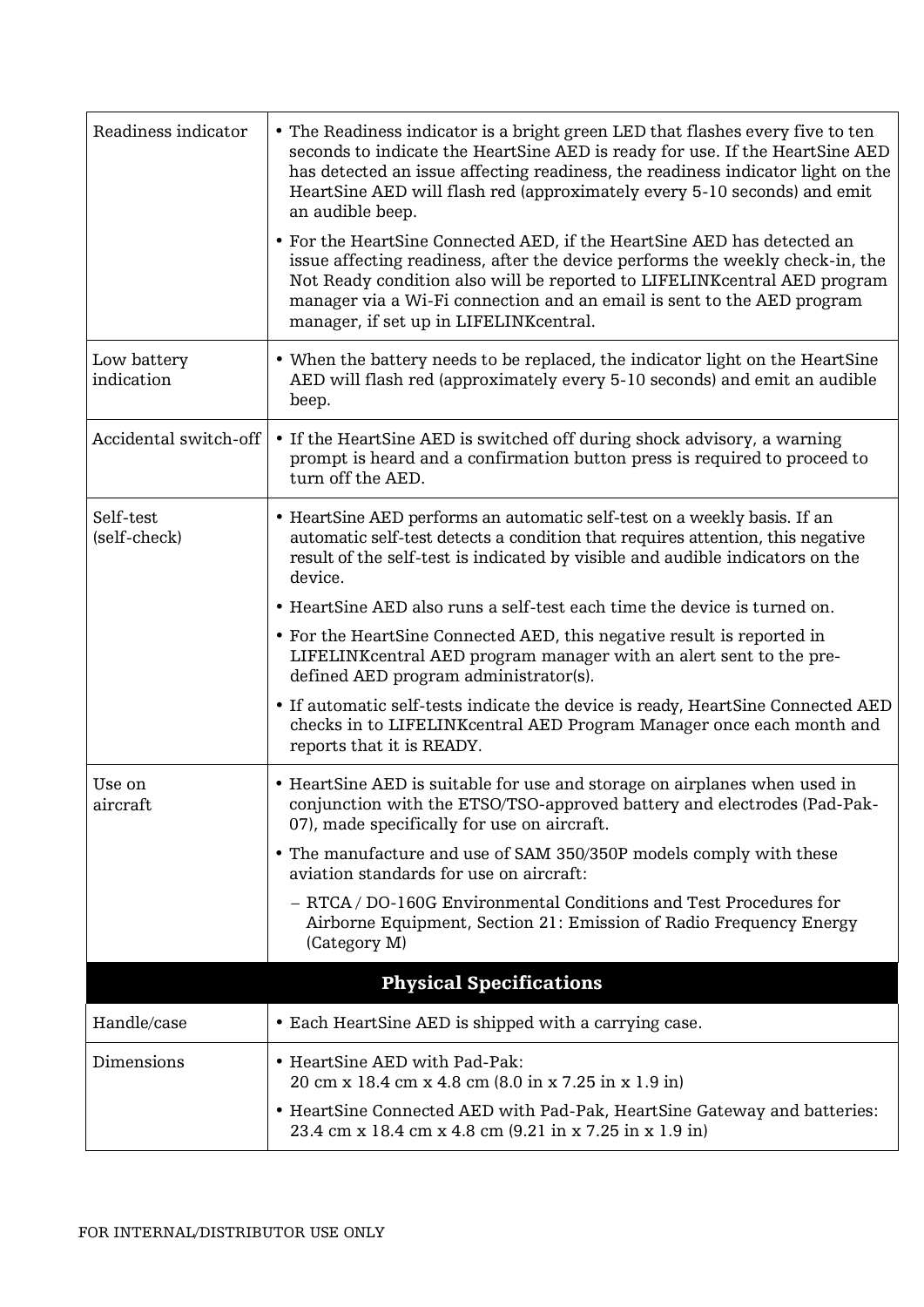| Weight                                 | • HeartSine AED with Pad-Pak: 1.1 kg (2.4 lb)                                                                                                                                                                       |
|----------------------------------------|---------------------------------------------------------------------------------------------------------------------------------------------------------------------------------------------------------------------|
|                                        | • HeartSine Connected AED with Pad-Pak, HeartSine Gateway and batteries:<br>1.285 kg $(2.83$ lb)                                                                                                                    |
| Display                                | • Easy-to-understand visual and voice prompts guide the rescuer through<br>the entire resuscitation process, including CPR                                                                                          |
| Port                                   | • HeartSine AED: Proprietary USB data port connects to HeartSine USB data<br>cable                                                                                                                                  |
|                                        | • HeartSine Connected AED: Micro USB data port                                                                                                                                                                      |
| Communications                         | • HeartSine AED: Connection to Saver EVO software through a data<br>port that uses a custom USB data cable.                                                                                                         |
|                                        | • HeartSine Connected AED: Communication is via Wi-Fi 802.11 b/g/n<br>data transfer to LIFELINKcentral AED program manager or through<br>a USB connection to Saver EVO software through a micro USB port.           |
|                                        | <b>Patient Analysis System</b>                                                                                                                                                                                      |
| <b>ECG</b> analysis                    | • The HeartSine AED evaluates patient's ECG, electrode contact integrity and<br>patient impedance to determine if defibrillation is required.                                                                       |
|                                        | • The analysis is performed on both adult and pediatric patients.                                                                                                                                                   |
| Motion detection                       | • HeartSine samaritan PAD 360P fully automatic AED provides motion<br>detection.                                                                                                                                    |
| Overall sensitivity                    | • For shockable VF in excess of 95%                                                                                                                                                                                 |
|                                        | • For shockable VT in excess of 90%.                                                                                                                                                                                |
| Overall specificity                    | • For all non-shockable rhythms in excess of 95%.                                                                                                                                                                   |
| Patient impedance                      | • HeartSine AED can deliver a therapeutic shock over a patient impedance<br>range of 20 ohms to 230 ohms, without a significant reduction in delivered<br>shock energy.                                             |
|                                        | <b>Environmental</b>                                                                                                                                                                                                |
| Operating<br>temperature range         | • 0°C to 50°C (32°F to $122$ °F)                                                                                                                                                                                    |
| Transport                              | • 0°C to 50°C (32°F to $122$ °F)                                                                                                                                                                                    |
| temperature range                      | NOTE: It is recommended that the device should be placed in an ambient<br>temperature of between $0^{\circ}$ C to $50^{\circ}$ C (32 $^{\circ}$ F to 122 $^{\circ}$ F) for at least 24 hours upon<br>first receipt. |
| Long term storage<br>temperature range | • 32 $^{\circ}$ to 122 $^{\circ}$ F (0 $^{\circ}$ C to 50 $^{\circ}$ C)                                                                                                                                             |
| Relative humidity                      | • 5 to 95% (non-condensing)                                                                                                                                                                                         |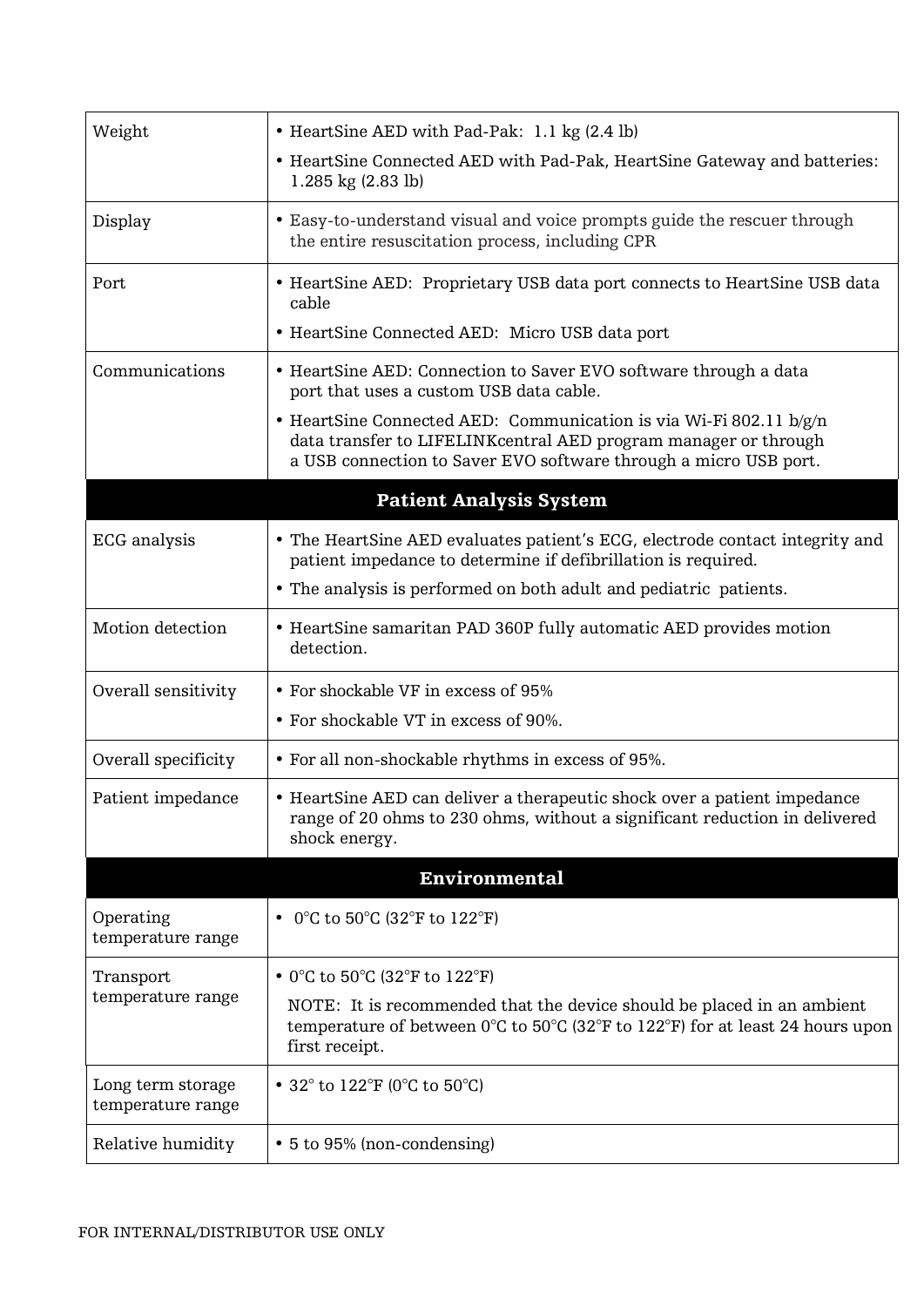| Atmospheric<br>pressure (altitude)              | • 0 to 4,575 meters (0 to 15,000 feet)                                                                                                                                                                           |
|-------------------------------------------------|------------------------------------------------------------------------------------------------------------------------------------------------------------------------------------------------------------------|
| Water resistance                                | • Meets IEC 60529/EN 60529 IPX6 with electrodes connected<br>and battery installed.                                                                                                                              |
| Dust resistance                                 | • Meets IEC 60529/EN 60529 IP5X with electrodes connected,<br>and battery installed.                                                                                                                             |
| Shock                                           | • Meets MIL-STD-810F Method 516.5, Procedure 1 (40 G's).                                                                                                                                                         |
| Vibration                                       | • Meets MIL-STD-810F Method 514.5, Procedure 1                                                                                                                                                                   |
|                                                 | • Category 4 Truck Transportation – US Highways                                                                                                                                                                  |
|                                                 | • Category 7 Aircraft - Jet 737 & General Aviation                                                                                                                                                               |
| Drop test                                       | $\bullet$ 1 meter (3.3 feet)                                                                                                                                                                                     |
|                                                 | <b>Event documentation</b>                                                                                                                                                                                       |
| Memory type                                     | • Internal digital memory (flash RAM).                                                                                                                                                                           |
| ECG storage                                     | • Each HeartSine AED can store 90 minutes of ECG (full disclosure) and<br>event/incident recording.                                                                                                              |
| Data retrieval                                  | • Event data is transferred using a custom USB data cable (non-connected<br>devices) or a micro USB cable (connected devices) to a PC with Saver EVO<br>Windows-based data review software.                      |
| Report software                                 | • Saver EVO Windows-based data review software.                                                                                                                                                                  |
|                                                 | <b>Batteries</b>                                                                                                                                                                                                 |
| Type                                            | • HeartSine AED uses non-rechargeable, single-use combined defibrillation<br>electrode and battery cartridge (Pad-Pak or Pediatric-Pak). The battery is<br>lithium manganese dioxide (Li/MnO <sub>2</sub> ) 18V. |
|                                                 | • HeartSine Gateway (on the HeartSine Connected AED) uses four CR123A 3V,<br>non-rechargeable batteries.                                                                                                         |
| $Amp$ -hours $-AED$<br>battery                  | $\cdot$ 1.5                                                                                                                                                                                                      |
| Capacity – New AED<br>battery                   | • Fully charged battery typically provides > 60 shocks at 200J or 6 hours of<br>battery use.                                                                                                                     |
| Standby life<br>(assuming only<br>weekly tests) | • HeartSine AED Battery: 4 years from manufacture date. (See the expiration<br>date on the Pad-Pak/Pediatric-Pak.)                                                                                               |
| Weight                                          | • HeartSine AED Battery: 0.2 kg (0.44 lb)                                                                                                                                                                        |
|                                                 | • HeartSine Gateway Battery: 17 g (per battery)                                                                                                                                                                  |
|                                                 |                                                                                                                                                                                                                  |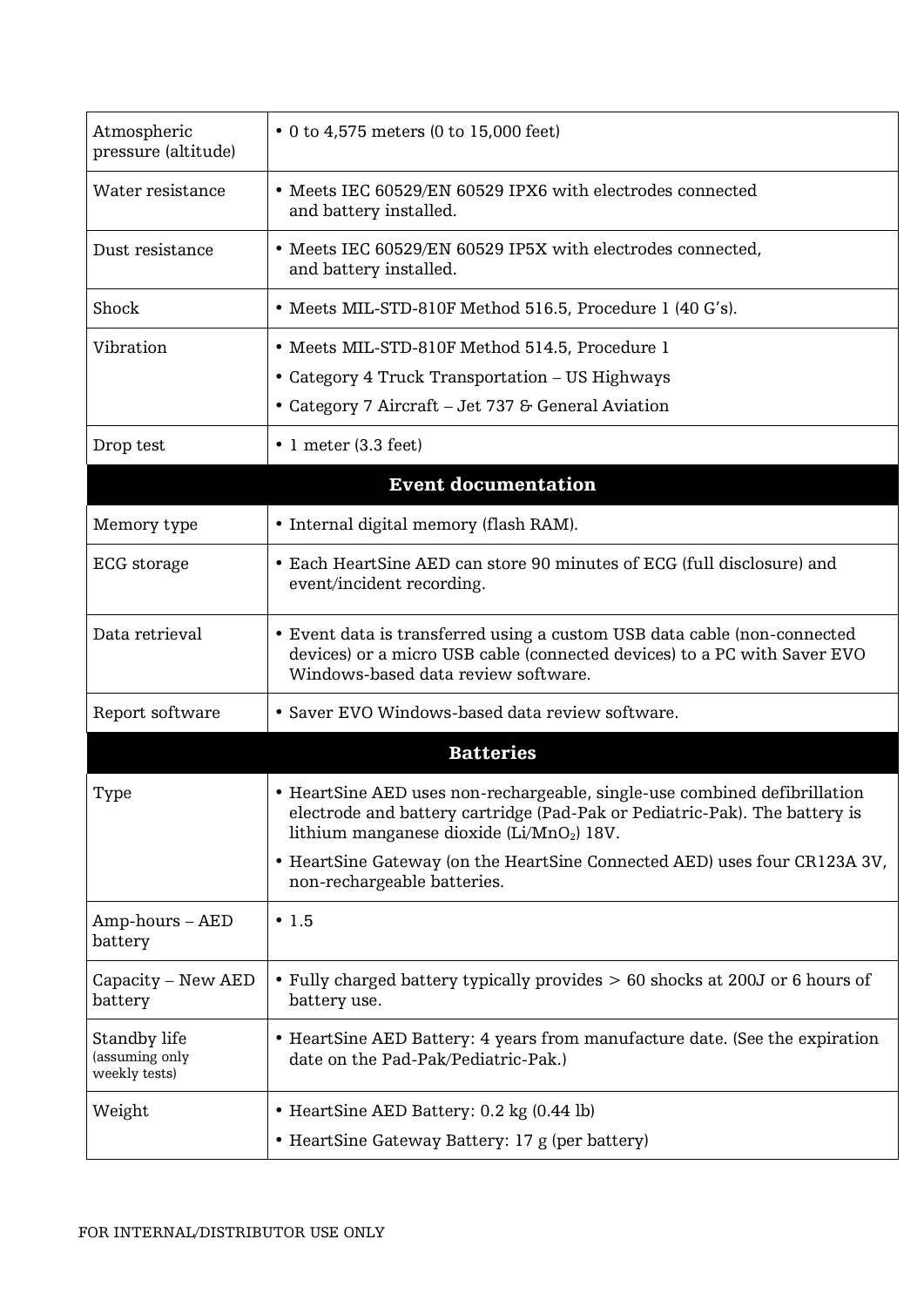| Replacement cycle         | • All batteries should be replaced every four years if the device has not been<br>used.                                                                                                                                                                                                                                                                                                       |
|---------------------------|-----------------------------------------------------------------------------------------------------------------------------------------------------------------------------------------------------------------------------------------------------------------------------------------------------------------------------------------------------------------------------------------------|
|                           | • Upon immediate expiration of the HeartSine AED battery contained in the<br>Pad-Pak, there are at least 10 shocks at 200J (under normal device use).                                                                                                                                                                                                                                         |
|                           | <b>Electrodes</b>                                                                                                                                                                                                                                                                                                                                                                             |
| Adult / pediatric         | • HeartSine AED uses an interchangeable battery and electrode cartridge<br>called Pad-Pak. The HeartSine AED in combination with an adult Pad-Pak is<br>suitable for use on patients of over 25 kg (55 lb) in weight or equivalent to a<br>child of approximately eight years old or over.                                                                                                    |
|                           | • For use on smaller children (from 1 to 8 years old), a Pediatric-Pak is used. If<br>a Pediatric-Pak or an alternative suitable defibrillator is not available, an<br>adult Pad-Pak may be used.                                                                                                                                                                                             |
| Operation                 | • Electrodes are stored in a sealed protective package within the Pad-Pak or<br>Pediatric Pak. The user pulls the green handle to reveal the electrodes<br>package. The user simply opens the package to reveal the electrodes. The<br>user then easily peels the electrodes from the tray and follows the image<br>on each which indicates where it should be placed on the patient's chest. |
| Replacement cycle         | • Electrodes (Pad-Pak, Pediatric-Pak) must be replaced every 4 years if not<br>used.                                                                                                                                                                                                                                                                                                          |
| Electrode cable<br>length | $\bullet$ 1 meter (3.3 feet)                                                                                                                                                                                                                                                                                                                                                                  |
|                           | <b>Accessories</b>                                                                                                                                                                                                                                                                                                                                                                            |
| Defibrillator             | • Several accessories are available, including the following:                                                                                                                                                                                                                                                                                                                                 |
| accessories               | - Pad-Pak battery and electrode cartridge                                                                                                                                                                                                                                                                                                                                                     |
|                           | - Pad-Pak battery and electrode cartridge with ETSO/TSO-C142a certification<br>for use on aircraft                                                                                                                                                                                                                                                                                            |
|                           | - Pediatric-Pak battery and electrode cartridge                                                                                                                                                                                                                                                                                                                                               |
|                           | - HeartSine Gateway                                                                                                                                                                                                                                                                                                                                                                           |
|                           | - Custom USB data cable                                                                                                                                                                                                                                                                                                                                                                       |
|                           | - Mobile AED rescue backpack                                                                                                                                                                                                                                                                                                                                                                  |
|                           | - Wall bracket                                                                                                                                                                                                                                                                                                                                                                                |
|                           | - Rotaid Plus wall cabinet with alarm                                                                                                                                                                                                                                                                                                                                                         |
|                           | - Rotaid Solid Plus wall cabinet with alarm                                                                                                                                                                                                                                                                                                                                                   |
|                           | - Rotaid Solid Plus Heat wall cabinet with heat and alarm                                                                                                                                                                                                                                                                                                                                     |
|                           | - Wall cabinet with alarm (rectangular)                                                                                                                                                                                                                                                                                                                                                       |
|                           | - HeartSine samaritan PAD carry case (replacement)                                                                                                                                                                                                                                                                                                                                            |
|                           |                                                                                                                                                                                                                                                                                                                                                                                               |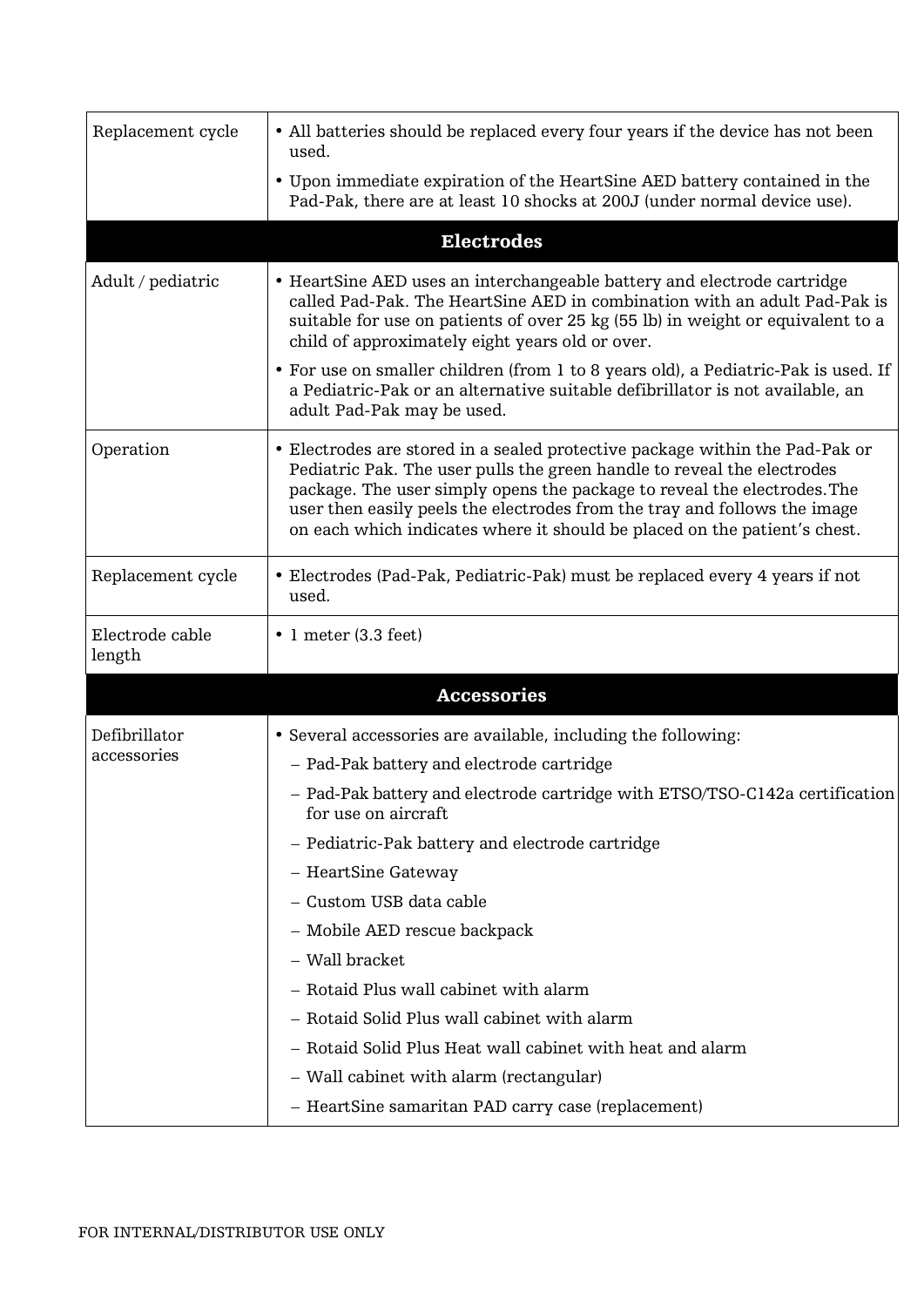| Trainer/                   | • HeartSine samaritan PAD Trainer (available for each HeartSine AED model)                                                                                                                                                                                                                                            |
|----------------------------|-----------------------------------------------------------------------------------------------------------------------------------------------------------------------------------------------------------------------------------------------------------------------------------------------------------------------|
| Trainer accessories        | • Trainer-Pak (replacement electrode cartridge)                                                                                                                                                                                                                                                                       |
|                            | • Replacement Trainer electrodes (for use with Trainer-Pak)                                                                                                                                                                                                                                                           |
|                            | • Remote (replacement)                                                                                                                                                                                                                                                                                                |
|                            | • Battery charger (replacement)                                                                                                                                                                                                                                                                                       |
| On-line training           | • On-line AED training is available to provide instructions on<br>operating the device.                                                                                                                                                                                                                               |
|                            | <b>Trainer</b>                                                                                                                                                                                                                                                                                                        |
| Description                | • HeartSine samaritan PAD Trainer provides realistic training in the use of the<br>HeartSine AED without the actual charge and discharge of electrical energy.<br>Designed to simulate the appearance of the HeartSine AED, HeartSine<br>Trainer simulates its actual operation using the same simple user interface. |
|                            | • HeartSine Trainer is compatible with any CPR manikin system.                                                                                                                                                                                                                                                        |
| Labeling                   | • Includes clear labeling to identify it as a training unit, including a gold<br>face.                                                                                                                                                                                                                                |
| Dimensions                 | • 20 cm x 18.4 cm x 4.8 cm (8.0 in x 7.25 in x 1.9 in)                                                                                                                                                                                                                                                                |
| Weight<br>(with batteries) | $\bullet$ 0.6 kg (1.3 lb)                                                                                                                                                                                                                                                                                             |
| <b>Buttons</b>             | • On/Off, Shock                                                                                                                                                                                                                                                                                                       |
| Simulation                 | • All of the functions of HeartSine Trainer are programmable to simulate the<br>full range of scenarios users might encounter during "real life" use of the<br>HeartSine AED.                                                                                                                                         |
|                            | • HeartSine Trainer provides six pre-set ERC/AHA scenarios.                                                                                                                                                                                                                                                           |
| Training electrodes        | • The training electrodes are reusable and are quick and easy to replace<br>back into the electrode tray.                                                                                                                                                                                                             |
| Battery                    | • HeartSine Trainer uses a rechargeable battery which will provide<br>approximately seven hours of usage before needing to be recharged.<br>• A low battery message will be played approximately one hour prior to the<br>battery becoming depleted.                                                                  |